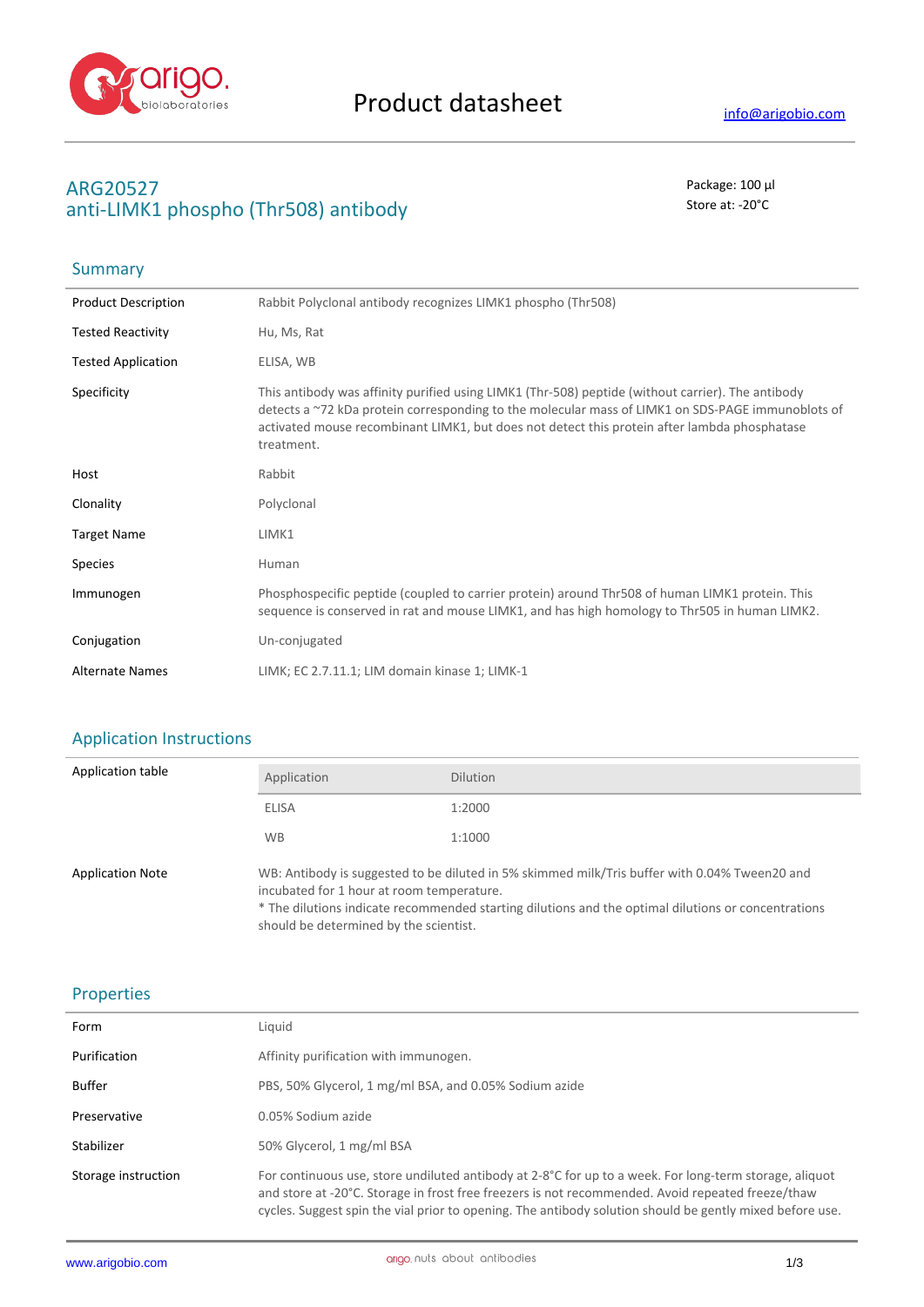### Bioinformation

| Database links | GeneID: 16885 Mouse                                                                                                                                                                                                                                                                                                                                                                                                                                                                                                                                                                                                                                                                                                                                                                                                                                                                                                                                                                                                                                                                                        |
|----------------|------------------------------------------------------------------------------------------------------------------------------------------------------------------------------------------------------------------------------------------------------------------------------------------------------------------------------------------------------------------------------------------------------------------------------------------------------------------------------------------------------------------------------------------------------------------------------------------------------------------------------------------------------------------------------------------------------------------------------------------------------------------------------------------------------------------------------------------------------------------------------------------------------------------------------------------------------------------------------------------------------------------------------------------------------------------------------------------------------------|
|                | GenelD: 3984 Human                                                                                                                                                                                                                                                                                                                                                                                                                                                                                                                                                                                                                                                                                                                                                                                                                                                                                                                                                                                                                                                                                         |
|                | Swiss-port # P53667 Human                                                                                                                                                                                                                                                                                                                                                                                                                                                                                                                                                                                                                                                                                                                                                                                                                                                                                                                                                                                                                                                                                  |
|                | Swiss-port # P53668 Mouse                                                                                                                                                                                                                                                                                                                                                                                                                                                                                                                                                                                                                                                                                                                                                                                                                                                                                                                                                                                                                                                                                  |
| Gene Symbol    | LIMK1                                                                                                                                                                                                                                                                                                                                                                                                                                                                                                                                                                                                                                                                                                                                                                                                                                                                                                                                                                                                                                                                                                      |
| Gene Full Name | LIM domain kinase 1                                                                                                                                                                                                                                                                                                                                                                                                                                                                                                                                                                                                                                                                                                                                                                                                                                                                                                                                                                                                                                                                                        |
| Background     | LIM kinases (LIMK1 and LIMK2) are serine/threonine kinases that have two zinc finger motifs, known as<br>LIM motifs, in their amino-terminal regulatory domains. LIM kinases are involved in actin cytoskeletal<br>regulation downstream of Rho-family GTPases, PAKs, and ROCK. PAK1 and ROCK phosphorylate LIMK1<br>or LIMK2 at the conserved Thr-508 or Thr-505 residues in the activation loop, increasing LIMK activity.<br>In addition, VEGF-induced stress fiber formation has been linked to p38-mediated activation of LIMK<br>through MK-2 phosphorylation of Ser-323. Activated LIM kinases inhibit the actin depolymerization<br>activity of cofilin by phosphorylation at the amino-terminal Ser-3 residue of cofilin. In addition, LIMKs<br>may have a function in the nucleus. It has been shown that the nuclear localization of LIMKs can<br>mediate suppression of Rac/Cdc42-mediated cyclin D1 expression. This effect of LIMKs was<br>independent of cofilin phosphorylation and the regulation of actin dynamics.                                                                      |
| Function       | Serine/threonine-protein kinase that plays an essential role in the regulation of actin filament<br>dynamics. Acts downstream of several Rho family GTPase signal transduction pathways. Activated by<br>upstream kinases including ROCK1, PAK1 and PAK4, which phosphorylate LIMK1 on a threonine residue<br>located in its activation loop. LIMK1 subsequently phosphorylates and inactivates the actin<br>binding/depolymerizing factors cofilin-1/CFL1, cofilin-2/CFL2 and destrin/DSTN, thereby preventing the<br>cleavage of filamentous actin (F-actin), and stabilizing the actin cytoskeleton. In this way LIMK1<br>regulates several actin-dependent biological processes including cell motility, cell cycle progression, and<br>differentiation. Phosphorylates TPPP on serine residues, thereby promoting microtubule disassembly.<br>Stimulates axonal outgrowth and may be involved in brain development. Isoform 3 has a dominant<br>negative effect on actin cytoskeletal changes. Required for atypical chemokine receptor ACKR2-induced<br>phosphorylation of cofilin (CFL1). [UniProt] |
| Research Area  | Neuroscience antibody; Signaling Transduction antibody                                                                                                                                                                                                                                                                                                                                                                                                                                                                                                                                                                                                                                                                                                                                                                                                                                                                                                                                                                                                                                                     |
| Calculated Mw  | 73 kDa                                                                                                                                                                                                                                                                                                                                                                                                                                                                                                                                                                                                                                                                                                                                                                                                                                                                                                                                                                                                                                                                                                     |
| <b>PTM</b>     | Autophosphorylated (By similarity). Phosphorylated on Thr-508 by ROCK1 and PAK1, resulting in<br>activation. Phosphorylated by PAK4 which increases the ability of LIMK1 to phosphorylate cofilin.<br>Phosphorylated at Ser-323 by MAPKAPK2 during activation of VEGFA-induced signaling, which results in<br>activation of LIMK1 and promotion of actin reorganization, cell migration, and tubule formation of<br>endothelial cells. Dephosphorylated and inactivated by SSH1. Phosphorylated by CDC42BP.<br>Ubiquitinated. 'Lys-48'-linked polyubiquitination by RNF6 leads to proteasomal degradation through the<br>26S proteasome, modulating LIMK1 levels in the growth cone and its effect on axonal outgrowth. Also<br>polyubiquitinated by RLIM (By similarity).                                                                                                                                                                                                                                                                                                                                 |